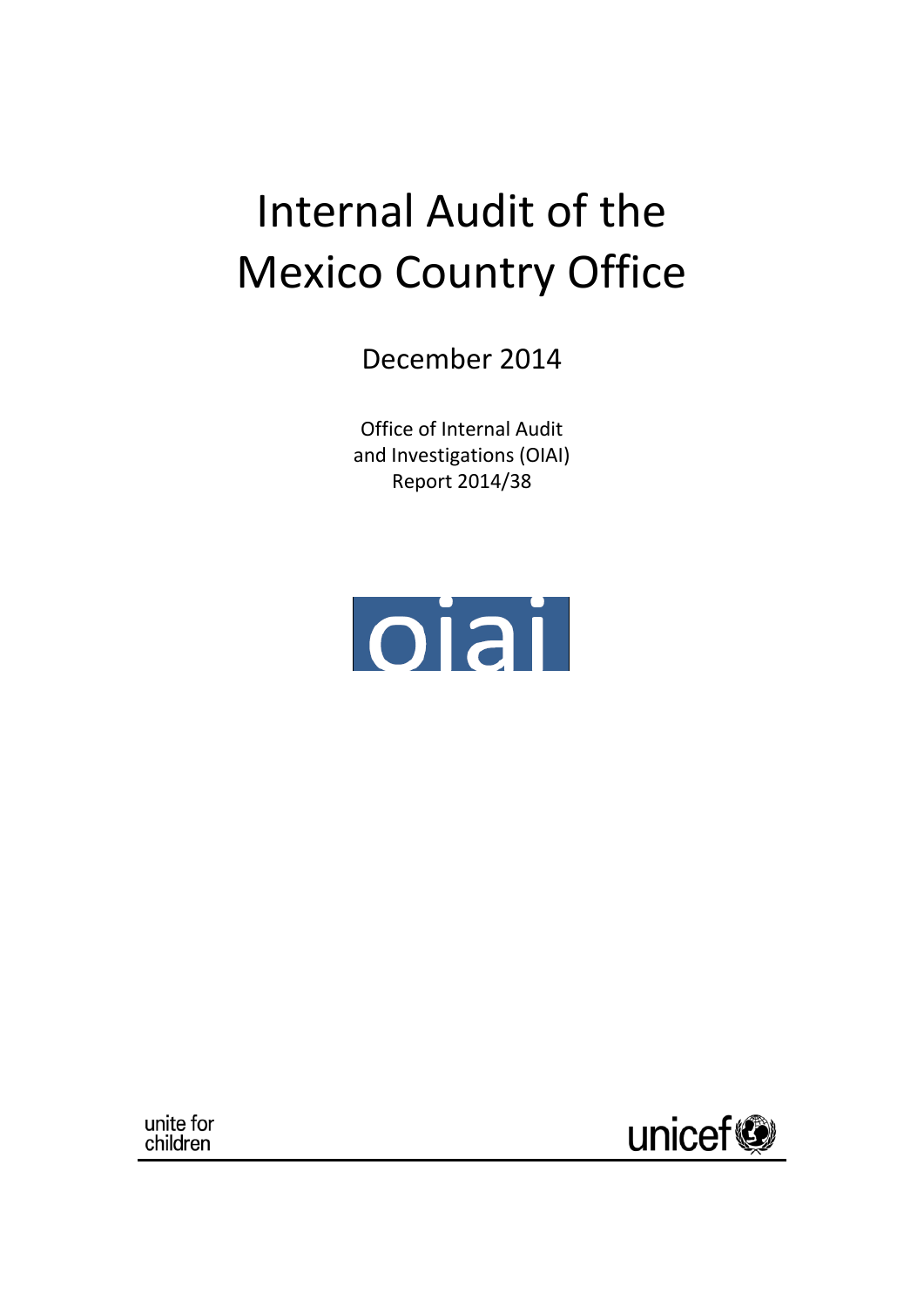## **Summary**

 $\_$  , and the set of the set of the set of the set of the set of the set of the set of the set of the set of the set of the set of the set of the set of the set of the set of the set of the set of the set of the set of th

The Office of Internal Audit and Investigations (OIAI) has conducted an audit of the Mexico Country Office. The audit team visited the Mexico Country Office from 27 July to 4 August 2014. The audit sought to assess the office's governance, programme management and operations support, and covered the period January 2013 to June 2014.

The current 2014-2018 has five components: *Policy analysis and knowledge generation; System-building for child rights and protection; Early childhood and primary-school age child development with equity; Adolescent development and participation*; and *Social and resource mobilization for the rights of children and adolescents*. There is also a cross-sectoral component. The programme has an approved budget ceiling of US\$ 39.8 million comprised of US\$ 3.8 million regular resources (RR) and US\$ 36 million of other resources, (OR). RR are core resources that are not earmarked for a specific purpose, and can be used by UNICEF wherever they are needed; OR are contributions that may have been made for a specific purpose, and may not always be used for other purposes without the donor's agreement. An office is expected to raise the bulk of the resources it needs for the country programme itself, as OR.

The country office is located in the capital, Mexico City, with no zone offices. At the time of the audit the office had a total of 42 posts.

#### Action agreed following the audit

As a result of the audit, and in discussion with the audit team, the country office has agreed to take a number of measures to address the issues raised in this report. None of these are being implemented by the country office as high priority – that is to say, concerning issues that require immediate management attention.

#### Conclusion

Based on the audit work performed, OIAI concluded at the end of the audit that, subject to implementation of the agreed actions described, the controls and processes over the country office were generally established and functioning during the period under audit.

The Mexico country office, in collaboration with the Latin America and Caribbean Regional Office, and OIAI will work together to monitor implementation of the measures that have been agreed.

Office of Internal Audit and Investigations (OIAI) December 2014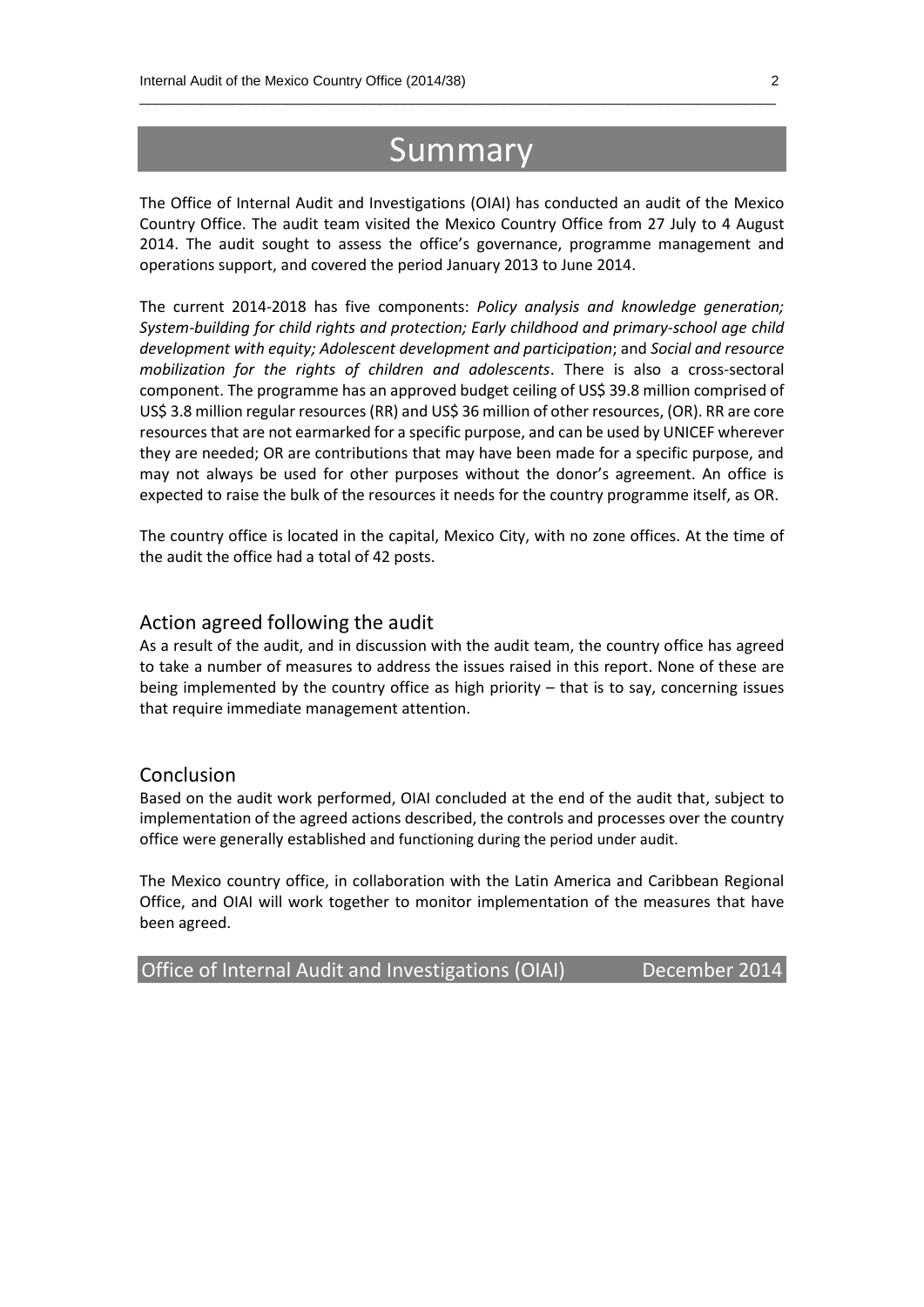## **Contents**

 $\_$  , and the set of the set of the set of the set of the set of the set of the set of the set of the set of the set of the set of the set of the set of the set of the set of the set of the set of the set of the set of th

| Summary                                                            | $\overline{2}$ |
|--------------------------------------------------------------------|----------------|
| <b>Objectives</b>                                                  | 4              |
| <b>Audit Observations</b>                                          | 4              |
| Governance                                                         | 4              |
| Recruitment                                                        | 5              |
| Governance: Conclusion                                             | 6              |
| Programme management                                               | 6              |
| Country programme sub-national strategy                            | $\overline{7}$ |
| Data and information availability                                  | 8              |
| <b>Measurement of results</b>                                      | 9              |
| Harmonized Approach to Cash Transfers                              | 10             |
| Programme management: Conclusion                                   | 12             |
| <b>Operations support</b>                                          | 13             |
| Direct cash transfers                                              | 13             |
| Contract management                                                | 14             |
| Operations support: Conclusion                                     | 15             |
| Annex A: Methodology, and definition of priorities and conclusions | 16             |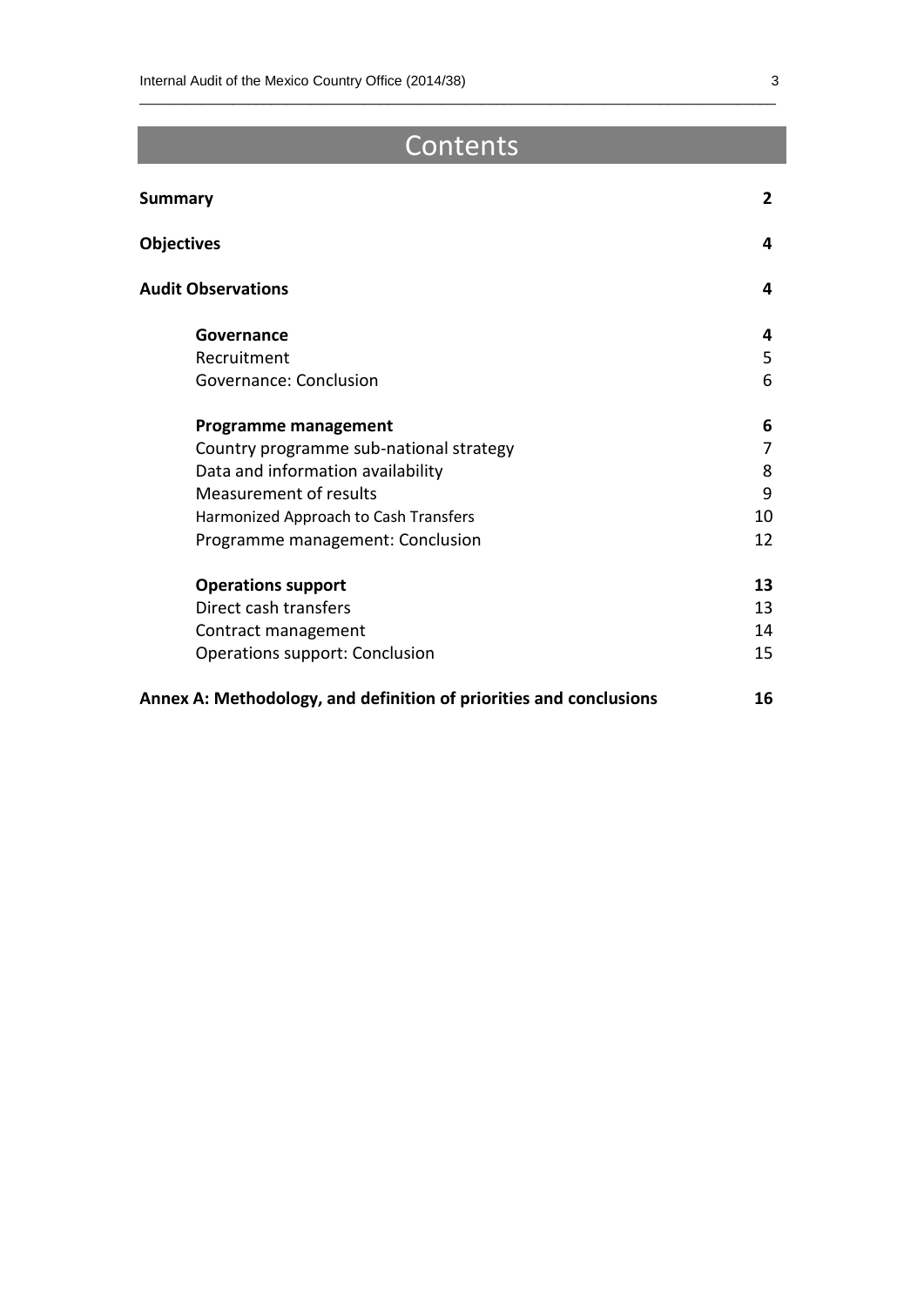## **Objectives**

 $\_$  , and the set of the set of the set of the set of the set of the set of the set of the set of the set of the set of the set of the set of the set of the set of the set of the set of the set of the set of the set of th

The objective of the country-office audit is to provide assurance as to whether there are adequate and effective controls, risk-management and governance processes over a number of key areas in the office. In addition to this assurance service, the audit report identifies, as appropriate, noteworthy practices that merit sharing with other UNICEF offices.

The audit observations are reported upon under three headings; governance, programme management and operations support. The introductory paragraphs that begin each of these sections explain what was covered in that particular area, and between them define the scope of the audit.

## Audit observations

### 1 Governance

In this area, the audit reviews the supervisory and regulatory processes that support the country programme. The scope of the audit in this area includes the following:

- **Supervisory** structures, including advisory teams and statutory committees.
- **Identification** of the country office's priorities and expected results and clear communication thereof to staff and the host country.
- **Staffing structure** and its alignment to the needs of the programme.
- **Performance measurement**, including establishment of standards and indicators to which management and staff are held accountable.
- **Delegation** of authorities and responsibilities to staff, including the provision of necessary guidance, holding staff accountable, and assessing their performance.
- **Risk management**: the office's approach to external and internal risks to achievement of its objectives.
- **Ethics**, including encouragement of ethical behaviour, staff awareness of UNICEF's ethical policies and zero tolerance of fraud, and procedures for reporting and investigating violations of those policies.

All the areas above were covered in this audit.

The audit found that controls were functioning well over a number of areas. The office had developed a country programme management plan (CPMP) for 2014-2018 that outlined management strategies, priorities and indicators. The office had also outlined a programmatic vision, programme priorities, management results, indicators and targets. The office also had annual management plans (AMPs) for 2013-2014. There were office priorities, with indicators and milestones as a monitoring framework.

The office had a country management team (CMT); this is a body that advises the head of an office on issues pertaining to the management of the country programme and strategic programme and operations matters. The office had established a generally effective structure of oversight and advisory bodies such as an audit and oversight committee and a security management team. These had defined membership and ToRs, and functioned well.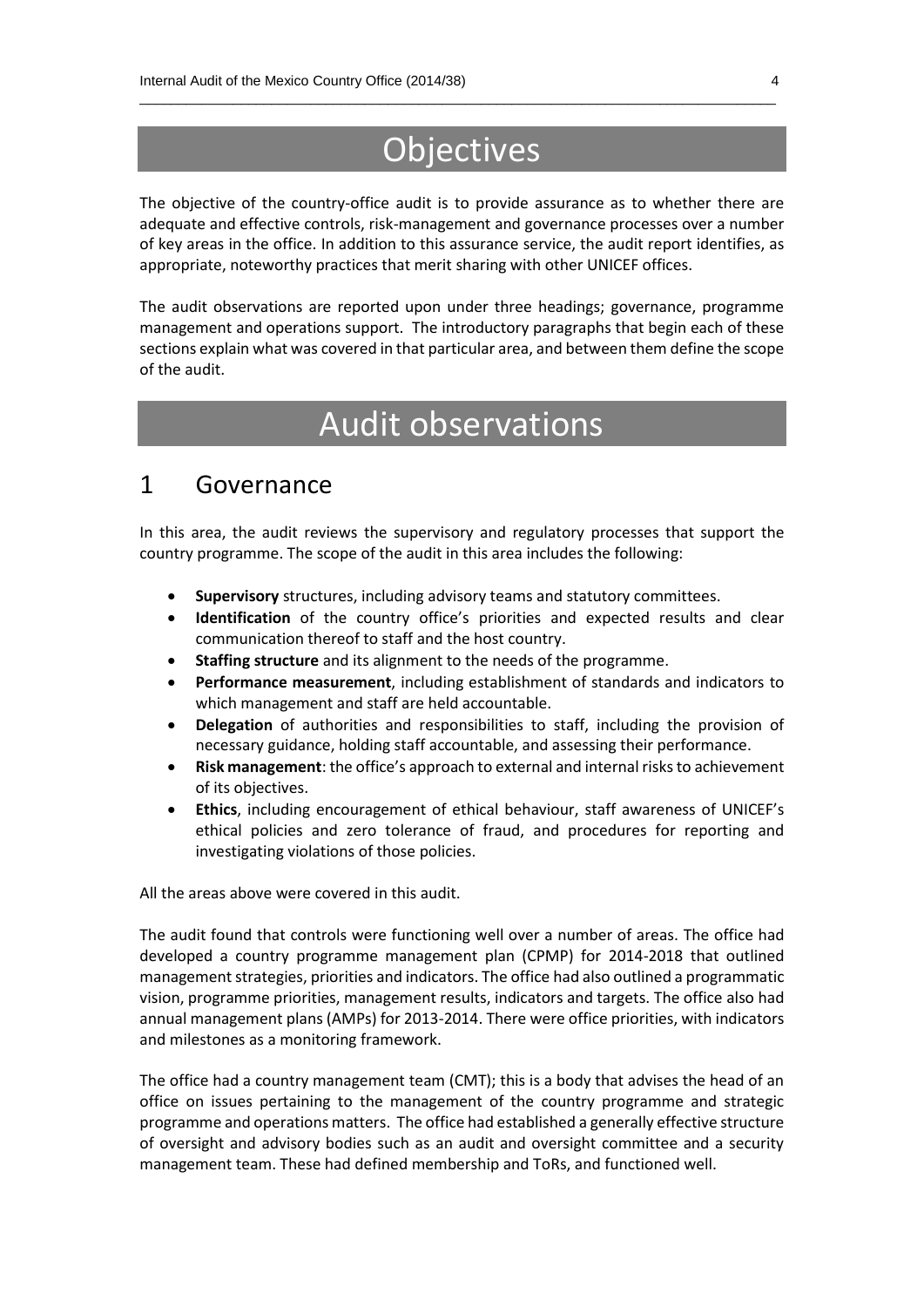The office had a total of 42 approved staff posts, including eight international professional posts (of which two were vacant); 12 national officer posts (two vacant); and 22 general service staff posts (four vacant). Mexico is classified as an upper middle income country, with a per capita GNI of US\$ 9,330.

 $\_$  , and the set of the set of the set of the set of the set of the set of the set of the set of the set of the set of the set of the set of the set of the set of the set of the set of the set of the set of the set of th

The office had commissioned an external consultant to undertake a team-building exercise, aimed at contributing to the self-awareness of staff members in the office in the areas of selfmanagement, productivity, working relationships, leadership styles, and career development. An action plan was outlined as a result of this exercise, and was being implemented at the time of audit. The office ensured that staff were aware of the ethics policy through an awareness raising session conducted in December 2013 by the Ethics Office.

The country office's controls related to performance management were adequate; performance assessments for 2013 (mid-year and annual) were conducted and documented, and key outputs for heads of sections were well aligned with programme outputs.

However, the audit review noted the following.

#### Recruitment

In 2013 and in 2014 up to July, the office had recruited 17 staff. Four were international professionals, five were national professionals and eight were general service staff, of which three were temporary appointments.

There were delays in six out of the 17 recruitment processes; these ranged from six to 25 months. The cause of the delays included late announcements for the vacant posts; in two cases, the office took three months to advertise them. There were also internal delays in the selection process after the candidates were short-listed. For example, for six posts, the office's internal selection process took between two to nine months (an average of 3.8 months) to select the candidates. (The delays cited in this observation exclude those incurred by readvertising the vacancies due to a lack of adequate candidates).

The audit review noted that, while the office had set out the workflow for recruitment for 2013-2014, the timelines for each step had not been defined. Also, the office had stated in the 2014 AMP that it would draw up a human-resources plan to ensure timely recruitment processing, but this had not been completed. From August 2014, the office had instituted a process to monitor timely recruitment, but it was too soon to assess its effectiveness.

**Agreed action 1 (medium priority):** The office agrees to complete its human-resources plan and ensure it includes a mechanism to monitor timely recruitment.

Staff responsible for taking action: Human Resources Assistant Date by which action will be taken: December 2014

#### Governance area: Conclusion

Based on the audit work performed, OIAI concluded that the control processes over governance, as defined above, were generally established and functioning during the period under audit.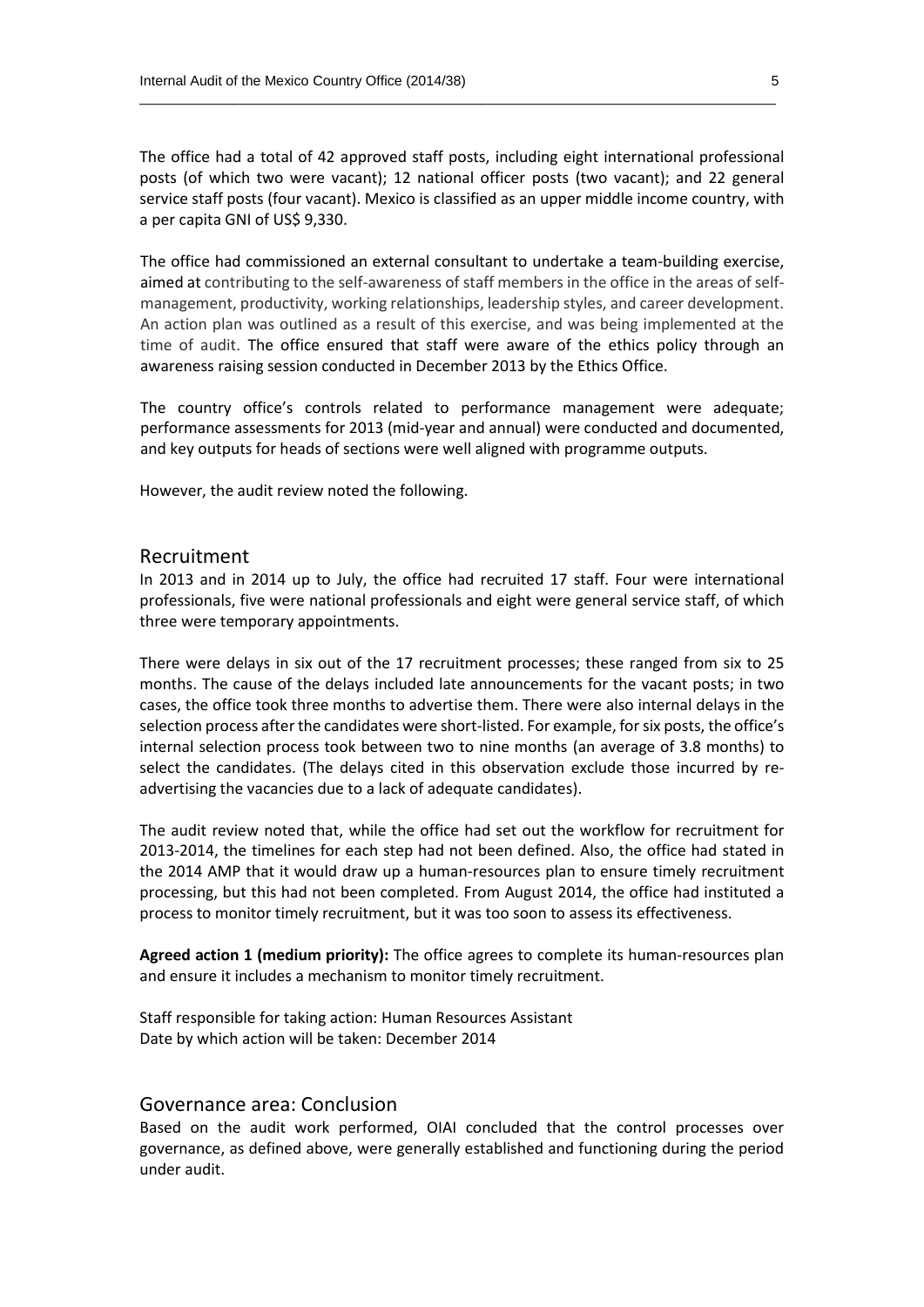### 2 Programme management

In this area, the audit reviews the management of the country programme – that is, the activities and interventions on behalf of children and women. The programme is owned primarily by the host Government. The scope of the audit in this area includes the following:

 $\_$  , and the set of the set of the set of the set of the set of the set of the set of the set of the set of the set of the set of the set of the set of the set of the set of the set of the set of the set of the set of th

- **Resource mobilization and management**. This refers to all efforts to obtain resources for the implementation of the country programme, including fundraising and management of contributions.
- **Planning**. The use of adequate data in programme design, and clear definition of results to be achieved, which should be specific, measurable, achievable, realistic and timebound (SMART); planning resource needs; and forming and managing partnerships with Government, NGOs and other partners.
- **Support to implementation**. This covers provision of technical, material or financial inputs, whether to governments, implementing partners, communities or families. It includes activities such as supply and cash transfers to partners.
- **Monitoring of implementation**. This should include the extent to which inputs are provided, work schedules are kept to, and planned outputs achieved, so that any deficiencies can be detected and dealt with promptly.
- **Reporting.** Offices should report achievements and the use of resources against objectives or expected results. This covers annual and donor reporting, plus any specific reporting obligations an office might have.
- **Evaluation**. The office should assess the ultimate outcome and impact of programme interventions and identify lessons learned.

All the areas above were covered in this audit.

**.** 

The audit found that controls were functioning well over a number of areas. The 2014-2018 country programme action plan  $(CPAP)^1$  was aligned to the 2014-2019 UNDAF<sup>2</sup> and to national development priorities. The UNDAF was signed between the government and 24 UN agencies in Mexico. UNICEF had also signed agreements with the ministries of Finance, Education, Social Development, Health and Home Affairs, and with the Social Welfare Agency, which inaugurated collaboration for child rights promotion and protection with the newly elected Federal authorities.

The country office had initiated demonstration initiatives in six states to test the success of models in child protection systems, educational inclusion and child rights planning and budgeting. The lessons learned from these initiatives had been distilled in 13 publications of good practices, to be shared with other states.

Overall programme coordination sought to engage in constructive dialogue with national authorities, and the office had identified key advocacy themes, with related activities to support their achievement. The office had also supported the production of nine publications

<sup>&</sup>lt;sup>1</sup> The CPAP is a formal agreement between a UNICEF office and the host Government on the programme of cooperation, setting out the expected results, programme structure, distribution of resources and respective commitments during the period of the current country programme.

 $2$  The United Nations Development Assistance Framework (UNDAF) is a broad agreement between the UN as a whole and the government, setting out the latter's chosen development path, and how the UN will assist.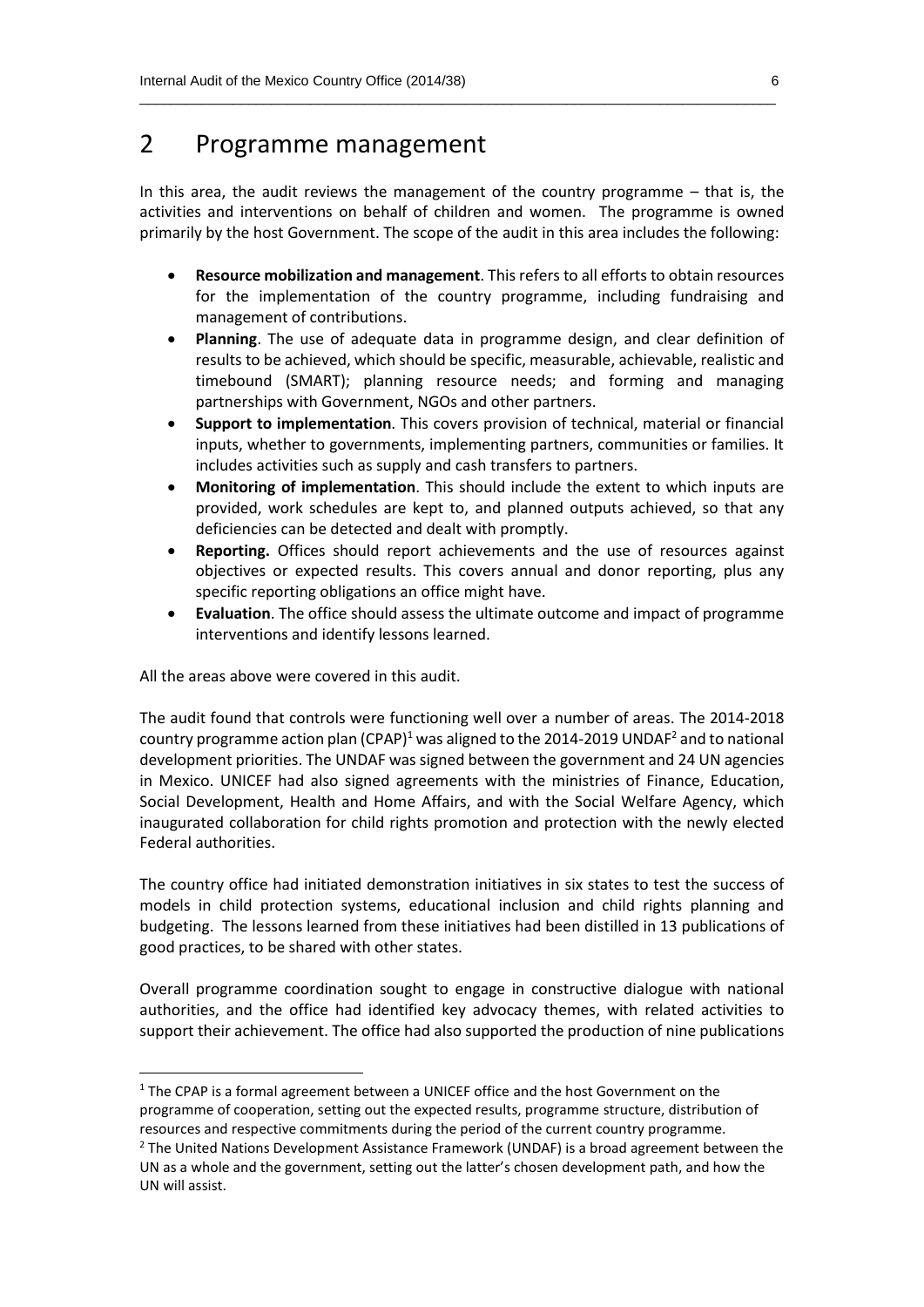in 2013. These were widely disseminated and used in evidence-based advocacy.

The audit noted that the country office had endeavoured to underpin all its supported monitoring and review activities within an equity focus that emphasized analysis to enable determination of the most marginalized groups, in line with current UNICEF guidance. The country office also based monitoring at outcome level on data and information from national level information systems.

 $\_$  , and the set of the set of the set of the set of the set of the set of the set of the set of the set of the set of the set of the set of the set of the set of the set of the set of the set of the set of the set of th

However, the audit noted the following.

 $\overline{a}$ 

#### Country programme sub-national strategy

The 2014-2018 country programme marked a major shift from a previous geographical focus on seven priority states, to a new form of engagement at subnational level, with the assumption of achieving national reach in all 32 states. One element of the subnational strategy was an advocacy platform – the 10 Points for Children initiative<sup>3</sup> – promoted by the office and the civil society network (REDIM).<sup>4</sup> Under the initiative, the States establish their commitment to 10 points with concrete actions and indicators that measure the state's progress. Each indicator has its own means of verification, usually official reports and documents (both from national and state official data systems). The draft document is reviewed and commented on by UNICEF and REDIM´s technical teams, which make suggestions to ensure quality of the indicators and a rights-based and equity-focused approach.

The audit reviewed the country office's actions pertaining to its sub-national strategy and noted the following.

*Governance and monitoring mechanisms:* The country office's role included approving each state's readiness to implement the agenda. However, the country office had the responsibility of consolidating the information from the state-established monitoring systems into systematized indicators that would show progress against the 10 Points. The audit noted that there was no mechanisms that would enable a clear segregation of these two roles. The office stated that it had enlisted the support of REDIM to assist with the approval of states, but was still exploring the possibilities of different institutional partners assuming monitoring functions.

*Quality-assurance mechanisms:* Although indicators had been defined for each action to assist monitoring of progress, the office had not yet established quality-assurance mechanisms to enable the validation, security and accuracy of data and information within the monitoring mechanisms currently being established at state level. The absence of such mechanisms compounded the risks entailed in accurate verification of self–reported progress against established indicators. The office informed the audit that an online monitoring platform was being designed, to which states and municipalities would upload data against agreed indicators. The office indicated that the online monitoring system would ensure that there was a quality-control mechanism for the data and information delivered by participant

<sup>&</sup>lt;sup>3</sup> The 10 Points of the initiative include the creation of an integrated system for the guarantee of children's rights, prevention and punishment of violence against children, reduction in infant mortality and a range of others. Further information may be found at http://10xinfancia.mx/.

<sup>4</sup> The Child Rights Network (*Red por los Derechos de la Infancia en México*, REDIM), a national-level coalition of 73 civil society organizations.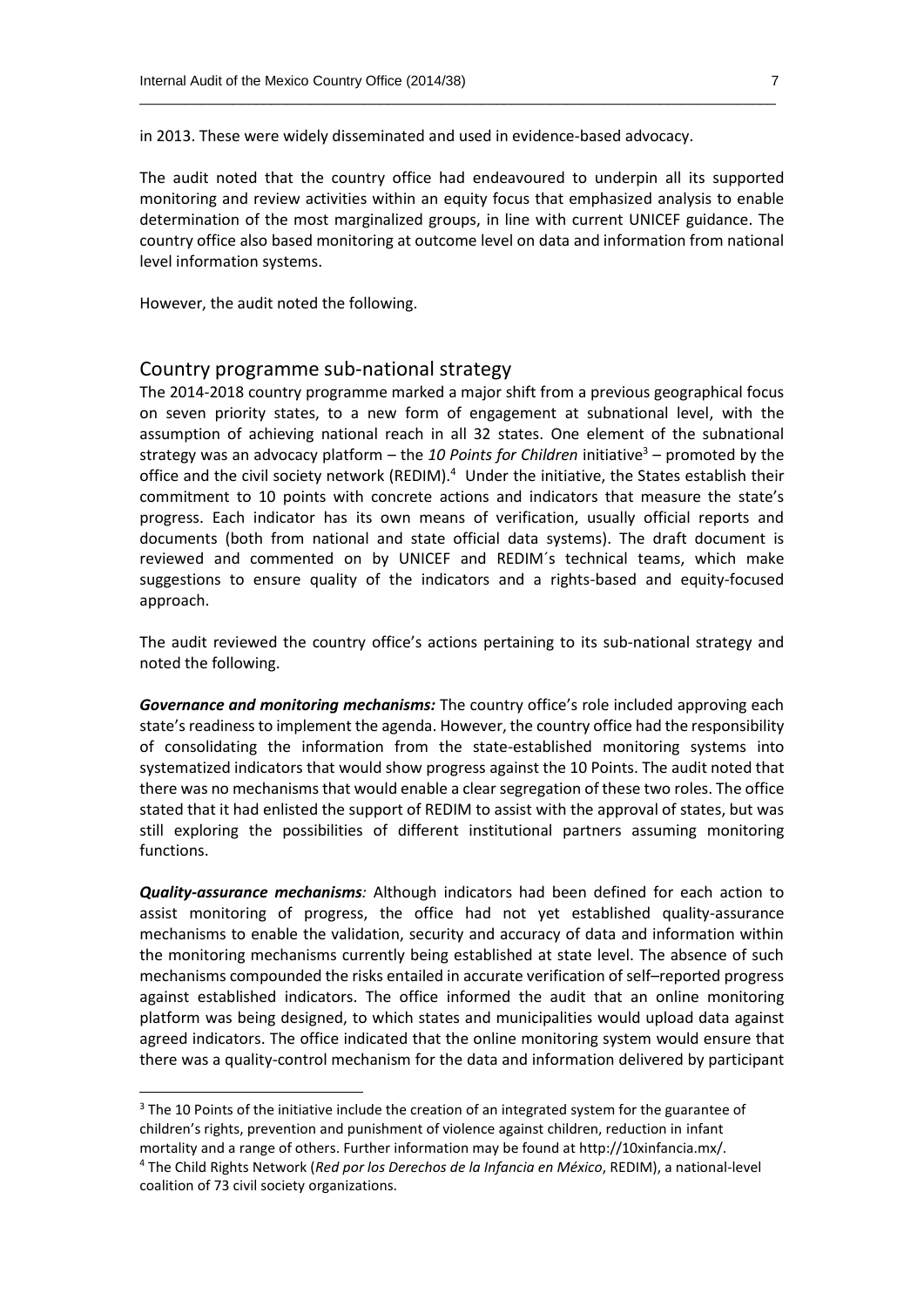states and municipalities.

*Technical capacity:* Initial lessons from implementing the strategy showed that there was a high level of demand for the country office's support—which, while positive, posed the risk of outstripping the country office's current capacity to respond. During meetings with state officials in two states, the audit was informed that they still needed a lot of technical support and guidance from UNICEF to implement the required action.

 $\_$  , and the set of the set of the set of the set of the set of the set of the set of the set of the set of the set of the set of the set of the set of the set of the set of the set of the set of the set of the set of th

The increasing demand for technical assistance meant the office needed better criteria for prioritization of requests. The office stated that it was putting together packages of technical advice to be offered to states in the areas of: legislation review; support for public policies in nutrition, health, education and protection; capacity building; and in overall agenda setting. In addition, local situation analyses and on-line child rights information modules, constituting technical assistance, reference information and advisory materials, were completed in partnership with local academic and civil society centres of excellence, and were launched in four states.

The country office did acknowledge the issues in this observation. It commented that 2014 was the initial year of implementation of this sub-national strategy, and that it was to be expected that not all required mechanisms would be in place.

**Agreed action 2 (medium priority):** The office agrees to:

- i. Undertake a realistic risk assessment of its assumptions related to implementation of its sub-national strategy—specifically, on its technical capacity to support implementation; and ensure that action planned to reinforce its technical support capacity are commensurate with the scope of work the strategy entails.
- ii. Implement mechanisms to segregate its responsibilities related to implementation of the strategy, ensuring avoidance of any conflict of interest that may lead to reputational risk.
- iii. Implement quality-control mechanisms to mitigate risks to the accuracy, validity and security of data and information within the monitoring and evaluations systems being implemented at state level.

Staff responsible for taking action: Deputy Representative and the Monitoring & Evaluation **Officer** 

Date by which action will be taken: March 2015

#### Data and information availability

UNICEF country programmes should be designed on the basis of the best possible data and information on the situation of children and women in the country. To this end, country offices are advised to do a situation analysis (SitAn) on the situation of children and women at least once during the country programme cycle. If possible, the SitAn should be updated annually, or whenever relevant new data and information becomes available.

The primary programme function of the Mexico country office is to undertake federal (national) level human rights-based knowledge generation, advocacy, and capacity-building. The country programme contains a programme component on policy analysis and knowledge generation.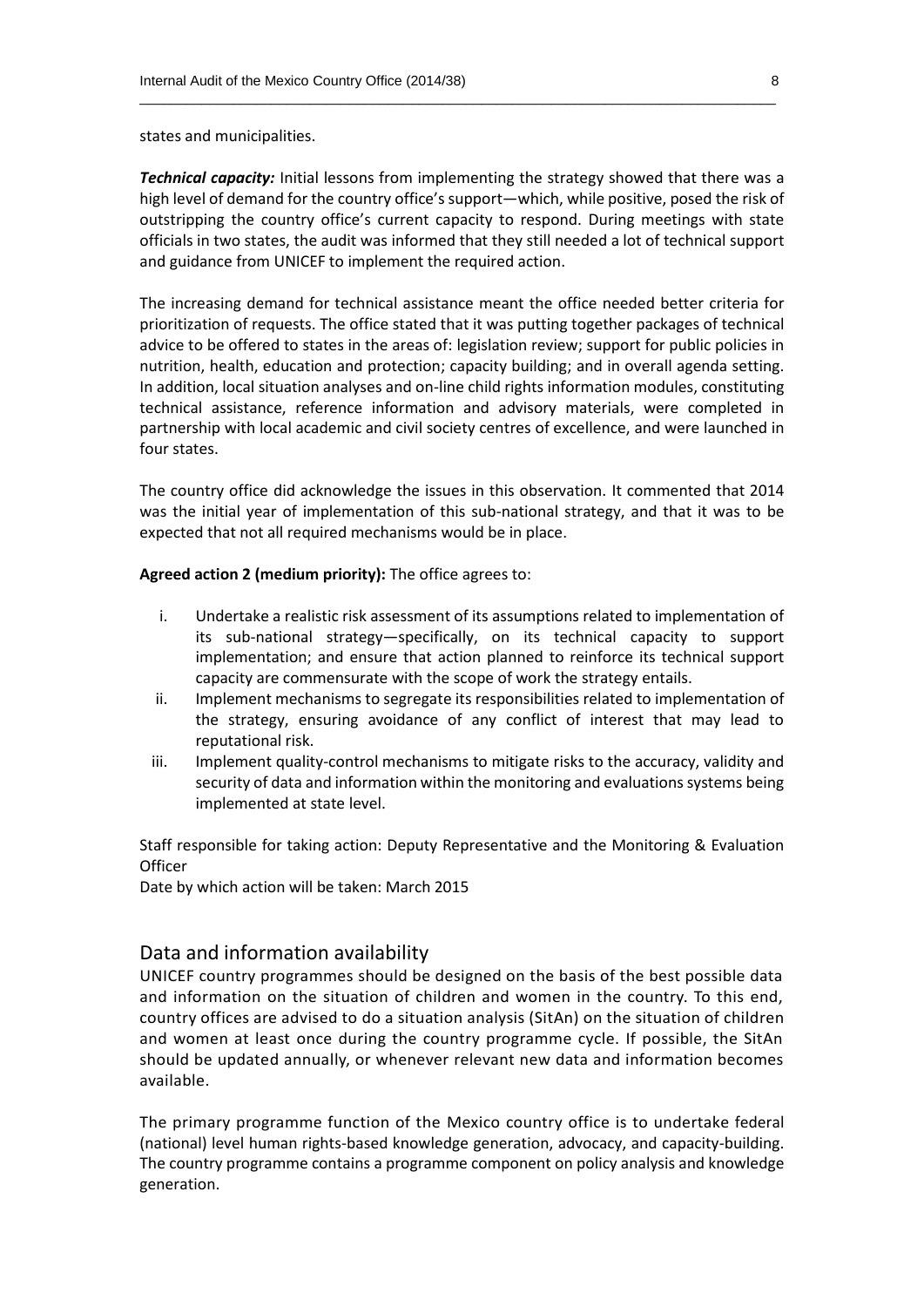A consolidated report on progress against results was compiled at the end of the 2008- 2013 country programme. This report showed that for 10 out of 28 baselines from 2008, there was either partial or no disaggregated 2012 data by ethnic group and municipalities on key indicators such as maternal mortality, infant mortality, under-five mortality, nutrition and child protection. The office reported that weaknesses in data harmonization and collection from administrative records at sub-national levels had constrained the consolidation of reliable information on child protection at national level. The UNICEF Regional Director, in his comments on the 2013 country office annual report, noted that Mexico still had significant data gaps in some internationally standardized children and adolescent indicators. He encouraged the country office to work with the Regional Office in devising means of assisting the country to close these data gaps.

 $\_$  , and the set of the set of the set of the set of the set of the set of the set of the set of the set of the set of the set of the set of the set of the set of the set of the set of the set of the set of the set of th

To address the data gaps, the country office provided support to state institutions on comprehensive analysis of child-related data and indicators, including on investment in children, which have become a mandated inclusion in federal budgets during the previous country programme period. In addition, the country office commissioned SitAns in four states, starting in 2013, to improve the availability of information and data and to undertake more evidence-based advocacy on inequities, especially amongst marginalized communities.

In spite of these activities, there was still an absence of representative information – especially on qualitative indicators (for example, behavioural and attitudinal) – regarding knowledge, attitudes and practices. These are a key feature of the interventions that the country office supports (although some data that exist in national survey frameworks were used as proxy).

**Agreed action 3** (medium priority): The office agrees to address current data gaps by ensuring representative information based on appropriate indicators and baselines.

Staff responsible for taking action: Chief of Social Policy and the Monitoring & Evaluation **Officer** 

Date by which action will be taken: March 2015

#### Measurement of results

Country offices are expected to define baselines and targets for their programmes, and indicators with which to measure progress. Within the 2014-2018 CPAP results framework, baseline information on key performance indicators were outlined for each programme component result, with sources and means of verification.

The audit reviewed the outcomes, indicators and targets for the 2014-2018 country programme. It noted that there was room to improve the definition of targets to enable a more realistic assessment of progress towards achievement of the programme outcomes.

As an example, one of the programme outcomes was defined as follows:

*By the end of 2018 positive opportunities for adolescent development and participation are expanded in more inclusive school and community environments, increasing educational*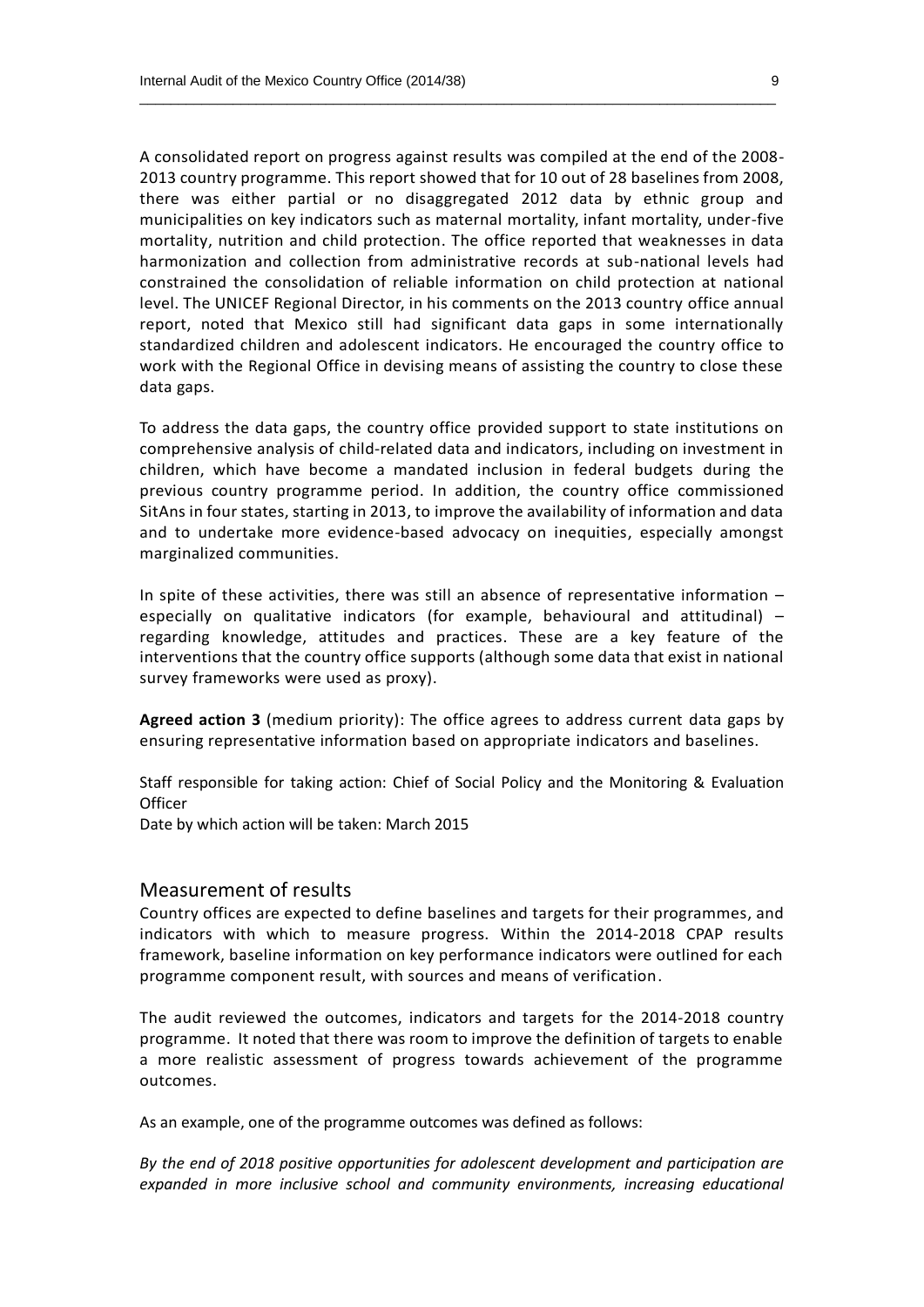*access, inclusion and achievement, and adolescents´ resilience and capacity to protect themselves from violence, exploitation and crime, and to prevent early pregnancy.*

 $\_$  , and the set of the set of the set of the set of the set of the set of the set of the set of the set of the set of the set of the set of the set of the set of the set of the set of the set of the set of the set of th

The target for this outcome was: *Reduce number of out-of-school children by 10 percent; increase national coverage in upper secondary school education to 80 percent.* The indicators were: *Number of out of school children 12 to 17 years old; Enrollment in upper secondary education*. These indicators and targets did not show how the office would determine progress on the outcome related to positive opportunities, achievement, resilience or capacity for adolescents protect themselves from violence, exploitation and crime; or to prevention of early pregnancy. The office informed the audit that it was in the process of developing indicators with the relevant partners.

Also, although the results matrix included some qualitative indicators (on policies, laws, legislation etc.) for its programme outcomes, they were lacking in pertinent areas where the issues related to knowledge, attitudes, and practices (such as inclusive education, or violence). Ways to address the gaps, such as commissioning surveys, were constrained by cost, given the size and complexity of the country and the different types of municipalities. Further, the office pointed out that country offices are not meant to exceed two indicators for each programme outcome and output. It argued that, given the need to align indicators with the mostly quantitative new indicators in UNICEF's Strategic Plan, there had been less scope for inclusion of qualitative indicators as well. However, the office was aware of the issue, and the audit noted its efforts in seeking alternative solutions, such as exploring mechanisms with the national statistical institutions.

**Agreed action 4 (medium priority):** The office agrees to, with support from the Regional Office, review its results framework and determine the best approach to ensure adequate logic between outputs and outcomes (this may require commissioning an evaluability assessment, $5$  which would recommend necessary adjustments). The office also agrees to, at the same time, ensure that timely adjustment, where necessary, is undertaken to assure measurability of planned annual results.

Staff responsible for taking action: Deputy Representative, Monitoring & Evaluation Officer, and Chief of Programme and Planning Date by which action will be taken: June 2015

**Agreed action 5 (medium priority):** The Regional Office agrees to help the country office outline indicators that capture the entirety of the various components being supported and/or adequately reflect all the dimensions of outputs and outcomes.

Staff responsible for taking action: Deputy Representative, Monitoring & Evaluation Officer Date by which action will be taken: March 2015

 $\overline{a}$ 

<sup>&</sup>lt;sup>5</sup> An evaluability assessment establishes the extent to which a programme or initiative could be evaluated; in so doing, it may indicate whether the intervention is specific enough. The Development Assistance Committee of the Organisation for Economic Co-operation and Development (OECD) defines an evaluability assessment as "The extent to which an activity or project can be evaluated in a reliable and credible fashion". Such an assessment, it states, should assess "whether or not the development intervention is adequately defined and its results verifiable, and if evaluation is the best way to answer questions posed by policy makers or stakeholders."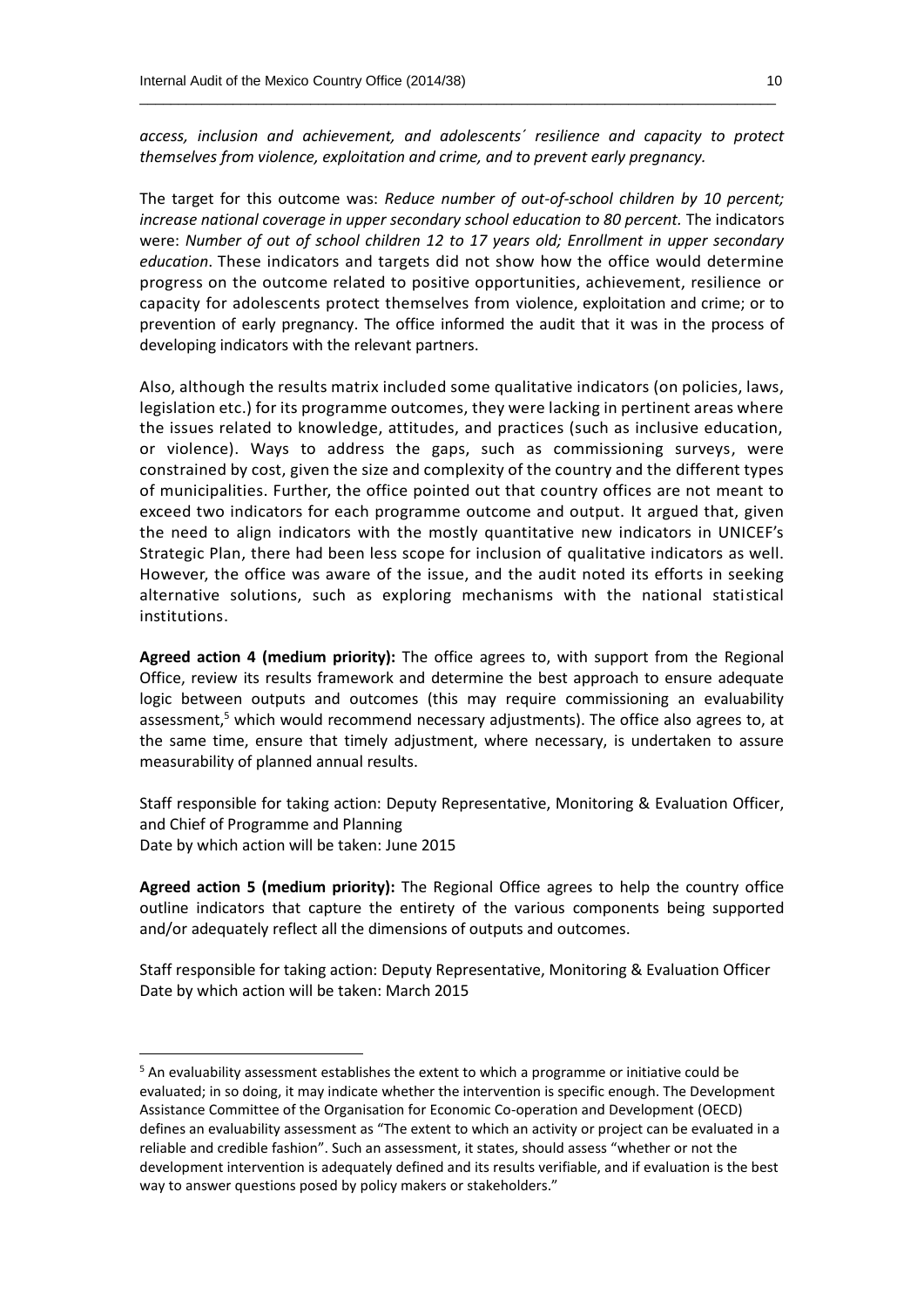#### Harmonized Approach to Cash Transfers

Offices are required to implement the Harmonized Approach to Cash Transfers (HACT). With HACT, the office relies on implementing partners to manage and report on use of funds provided for agreed activities. This reduces the amount of supporting documentation UNICEF demands from the partner, thus cutting bureaucracy and transaction costs.

 $\_$  , and the set of the set of the set of the set of the set of the set of the set of the set of the set of the set of the set of the set of the set of the set of the set of the set of the set of the set of the set of th

HACT makes this possible by requiring offices to systematically assess the level of risk before making cash transfers to a given partner, and to adjust their method of funding and assurance practices accordingly. HACT therefore includes micro-assessments of the individual implementing partners, either government entities or NGOs. There should also be audits of implementing partners expected to receive more than US\$ 500,000 during the programme cycle. There should also be a macro-assessment of the country's public financial management system. As a further safeguard, the HACT framework requires offices to carry out assurance activities regarding the proper use of cash transfers. Assurance activities should include spot checks, programme monitoring and special audits.

The audit reviewed the office's implementation of HACT and noted the following.

*Macro-assessment:* The UN had not commissioned a macro-assessment in the country due to the Government's expressed opinion (in 2009) that this activity was irrelevant, since nationallevel government entities did not accept transfer of funds from UN agencies. The audit confirmed that the office did not transfer any funds to government entities at the national level.

*Micro-assessments:* In December 2012 the office had commissioned an audit firm to carry out micro assessments of four partners that received over US\$ 100,000 annually. The office had followed up on the weaknesses noted in the assessments and had concluded that the final risk rating of all assessed partners was low risk. The office informed the audit that it was planning updated micro-assessments for the current country programme cycle.

*Assurance mechanisms:* Although it had planned individual spot checks, the office did not have a risk-informed assurance plan for 2013-2014. The audit checked the assurance activities for five implementing partners, with total cash transfers per partner during the audit period ranging from approximately US\$ 47,000 to US\$ 189,000 during 2013 and 2014 up to June. During 2013 and up to July 2014, four partners had been subjected to one spot-check each and one partner, which had received approximately US\$ 76,000 during 2013-2014, was not spot-checked at all. The office commented that this was due to other competing priorities during the period.

The spot checks were inconsistent. Some spot-check reports included payment amounts reviewed, weaknesses observed and corresponding implementing partner's responses. Others, however, lacked documentation of any qualitative review, other than the payment amount reviewed. Also, the audit noted that the office had yet to establish a robust mechanism for monitoring follow-up of the weaknesses observed during spot-checks. For example, in one spot-check report the office had identified a discrepancy in a liquidation amount, but had not kept a record of the follow-up details. The office responded that this issue had been discussed with the partner in question, both at the time and later over the phone, and that procedures would be reinforced in future workplans. However, there was no record against which the audit could check whether any remedial actions had been taken.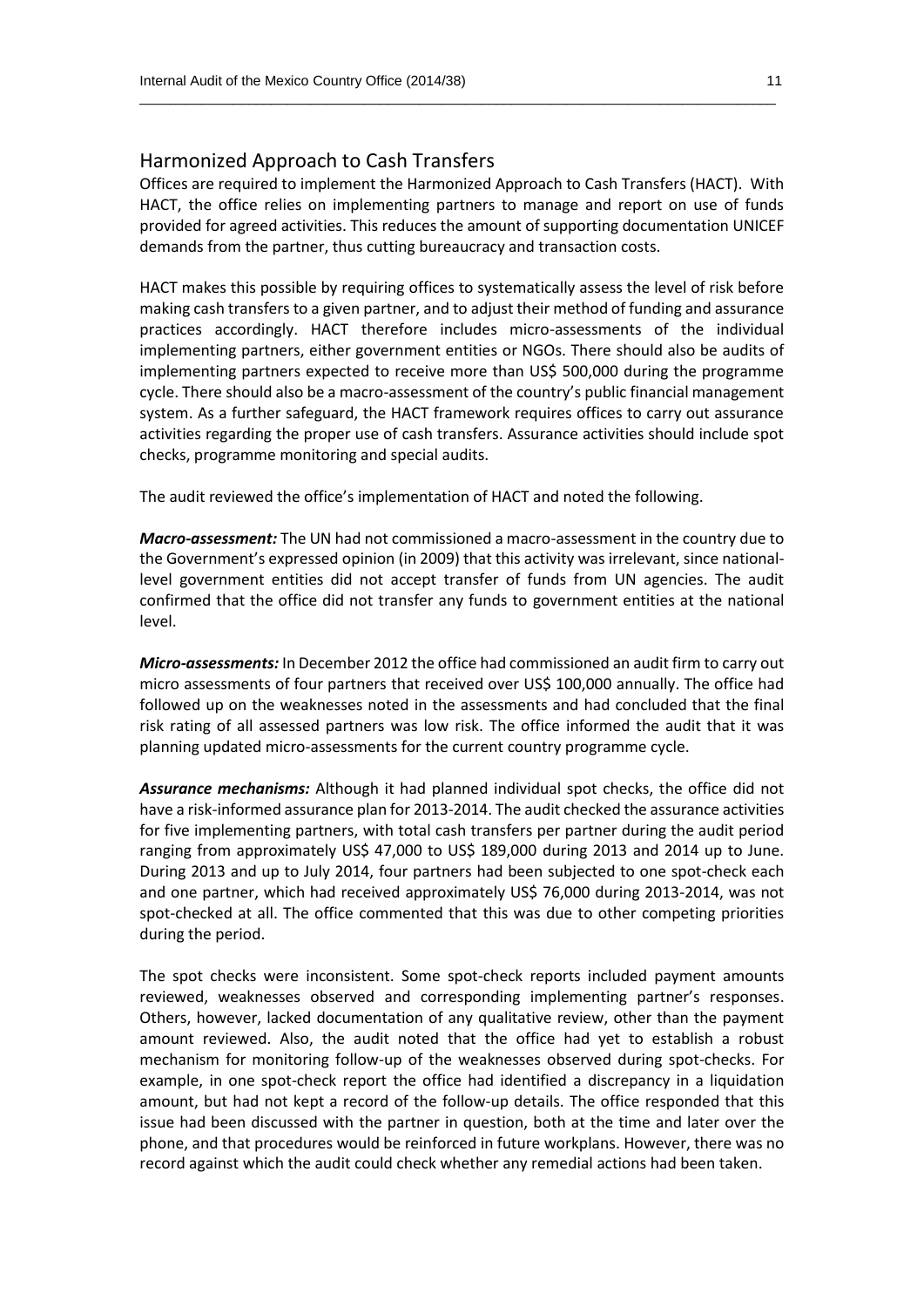During a field visit to a state ministry, the audit was informed that direct cash transfers (DCTs) advanced to state government partners were not subjected to annual audits carried out by state institutions, while another state ministry said that all funds, irrespective of source, were subjected to annual audits.

 $\_$  , and the set of the set of the set of the set of the set of the set of the set of the set of the set of the set of the set of the set of the set of the set of the set of the set of the set of the set of the set of th

**Agreed action 6 (priority medium):** The office agrees to implement the Harmonized Approach to Cash Transfers(HACT) in accordance with the revised 2014 HACT guidelines and procedures by:

- i. Exploring the possibility of completing a macro-assessment.
- ii. Completing micro-assessment of all eligible implementing partners.
- iii. Developing and implementing an assurance plan that combines programmatic monitoring, spots checks and audits.

Staff responsible for taking action: Deputy Representative, Chief of Operations and the Monitoring & Evaluation Officer

Date by which action will be taken: June 2015

#### Programme management: Conclusion

Based on the audit work performed, OIAI concluded at the end of the audit that, subject to implementation of the agreed actions described, the controls and processes over programme management, as defined above, were generally established and functioning during the period under audit.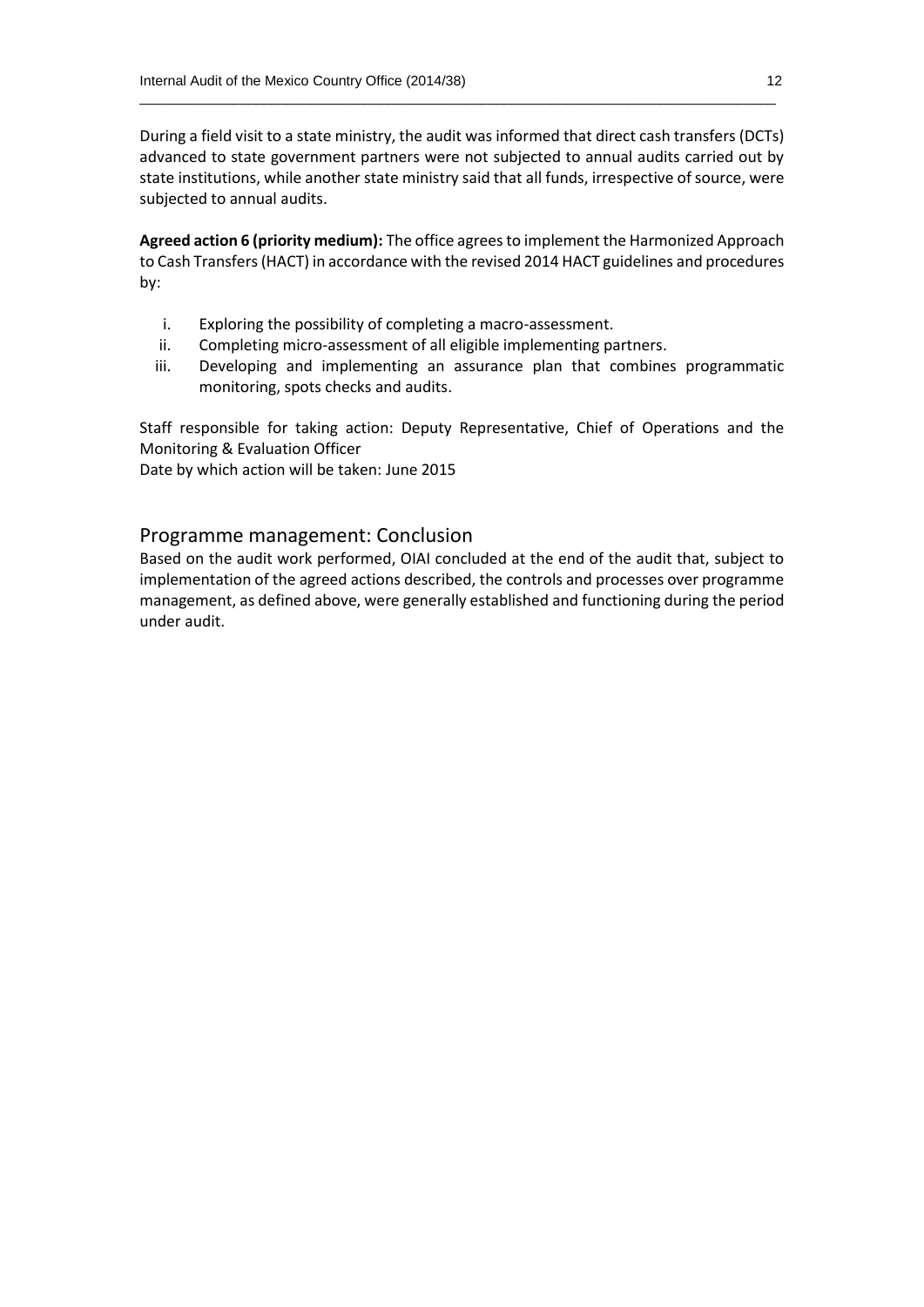## 3 Operations support

In this area the audit reviews the country office's support processes and whether they are in accordance with UNICEF Rules and Regulations and with policies and procedures. The scope of the audit in this area includes the following:

 $\_$  , and the set of the set of the set of the set of the set of the set of the set of the set of the set of the set of the set of the set of the set of the set of the set of the set of the set of the set of the set of th

- **Financial management**. This covers budgeting, accounting, bank reconciliations and financial reporting.
- **Procurement and contracting.** This includes the full procurement and supply cycle, including bidding and selection processes, contracting, transport and delivery, warehousing, consultants, contractors and payment.
- **Asset management**. This area covers maintenance, recording and use of capital equipment. It also includes the identification, security, control, maintenance and disposal of property, plant and equipment (PP&E).
- **Human-resources management.** This includes recruitment, training and staff entitlements and performance evaluation (but not the actual staffing structure, which is considered under the Governance area).
- **Inventory management.** This includes consumables, including programme supplies, and the way they are warehoused and distributed.
- **Information and communication technology (ICT)**. This includes provision of facilities and support, appropriate access and use, security of data and physical equipment, continued availability of systems, and cost-effective delivery of services.

All the areas above were covered in this audit. However, as the office did not procure a high volume of inputs, the review of procurement controls was limited to competitive bidding and the function of the Contract Review Committee (CRC). For similar reasons, the review of asset management controls was limited to recording and disposal. Due to audit resource constraints, the review of Information, communication and technology controls was limited to security of data related to private-sector fundraising (PSFR) activities.

The audit found that controls were functioning well over a number of areas. The country office's financial controls related to bank reconciliations were adequate. The controls related to reconciling entries into the DonorPerfect software on donor revenue were also adequate. The country office's CRC reviewed all procurements above US\$ 20,000 and exceptions were adequately justified. CRC proceedings were generally well-minuted.

As of 22 May 2014, the office's total carrying value of property, plant and equipment (PPE) were US\$ 169,481 corresponding to 431 items. All items had location and inventory number recorded in UNICEF's management system, VISION, and all assets over US\$ 500 had been physically verified in 2013. The office had conducted the yearly physical count at 2013 yearend, documented the reconciliation and reported its assets to the Division of Financial and Administrative Management (DFAM) in a timely manner.

However, the audit also noted the following.

#### Direct cash transfers

Cash transfers amounted to US\$ 1.5 million in 2013 – the second largest annual expenditure after staff costs. At the time of the audit (July/August 2014), the office had expended US\$ 166,380 in cash transfers. During the audited period, the office had advanced DCTs to 12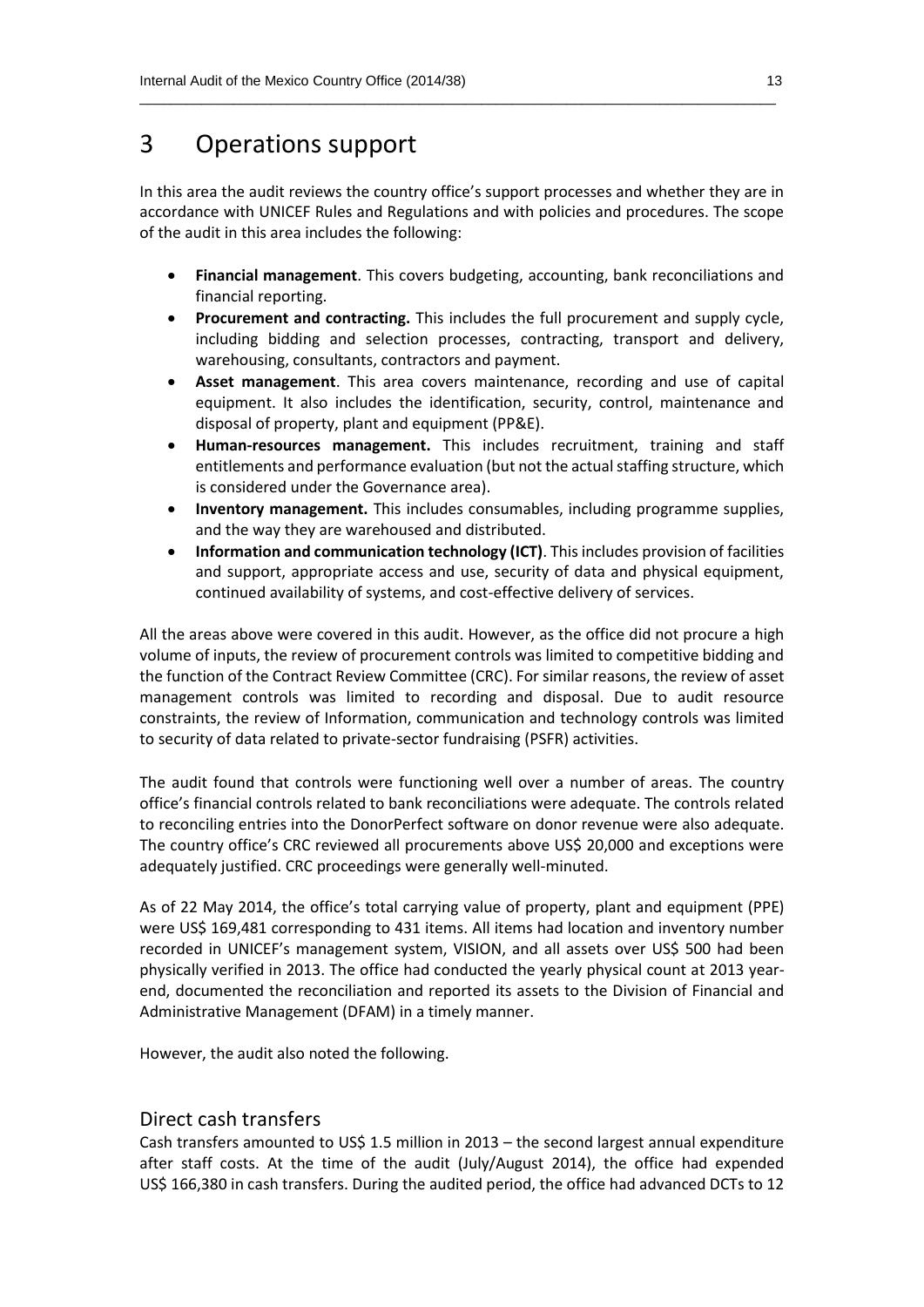implementing partners, both state governments and NGOs. As of May 2014, approximately 4 percent (US\$ 32,000) had been outstanding for over nine months (all with one partner).

 $\_$  , and the set of the set of the set of the set of the set of the set of the set of the set of the set of the set of the set of the set of the set of the set of the set of the set of the set of the set of the set of th

The audit reviewed a sample of DCT transactions with five implementing partners, which had received cash transfers ranging from US\$ 47,000 to US\$ 189,000 in 2013 and in 2014 up to June. The audit noted that there were delays in payment of about a month from the date of the payment request by the implementing partners. The office explained that in the two cases, the delays were due to unavailability of funds. It also stated that it was developing a more precise monthly forecast of the PSFR revenue, so that programme sections could better plan the budget. During 2013, in cases of shortage of funds, the section chiefs met the office's private fundraising and partnerships section to decide on prioritization of activities and allocation of available funds.

**Agreed action 7 (medium priority):** The office has agreed to establish a process to ensure timely release of cash transfers to implementing partners that is linked to the planned activity dates. The process could include enhanced monthly forecasting of private sector fundraising income and systematic planning/prioritization of programme funds allocation.

Staff responsible for taking action: Deputy Representative, PFP Chief and Chief of Operations Date by which action will be taken: March 2015

#### Contract management

Contracts and professional services were the second largest programme input after DCTs. They accounted for about US\$ 1.4 million, or 19 percent, of annual expenditures in 2013, and US\$ 626,000 (24 percent) in 2014 up to May. Contracting activities were mainly focused on support to the fundraising operation. The audit reviewed the management of contracts and noted the following.

*Consultant contract management:* The audit reviewed the consultants' contracts from 2013 up to time of the audit and noted that of 34 contracts, nine contracts for which the closing dates had expired remained open in VISION. This may prevent reallocation of any unspent funds tied to those contracts. The audit also noted that for 11 contracts that had been closed and paid, there had been no evaluation of the way in which the contract had been executed. The remaining 14 contracts were open and in progress.

*Payment clauses:* The office' largest fundraising activity was Face-to-Face (F2F), in which individuals are approached in (say) shopping malls and asked to become UNICEF donors. F2F was outsourced to a professional fundraising contractor. This was one of the office's largest contracts, with a value of approximately US\$ 122,000 for 2014.

The contract amount was based on an estimate and not necessarily the actual amount to be paid in practice, as there was mutual understanding between the office and the contractor that actual payment would be based on the amount of revenue generated. However, this arrangement was not included in the agreement with the contractor. Neither had the office included a compensating clause that payment would only be made based on the contractor's performance (e.g. if the contractor failed to raise a satisfactory amount, they would be paid accordingly). There was therefore a risk that the office would not gain from the contract.

The office indicated that the fact that the contracts were not in Spanish could make them hard to understand for local contractors. The office had used standard contracts, but had been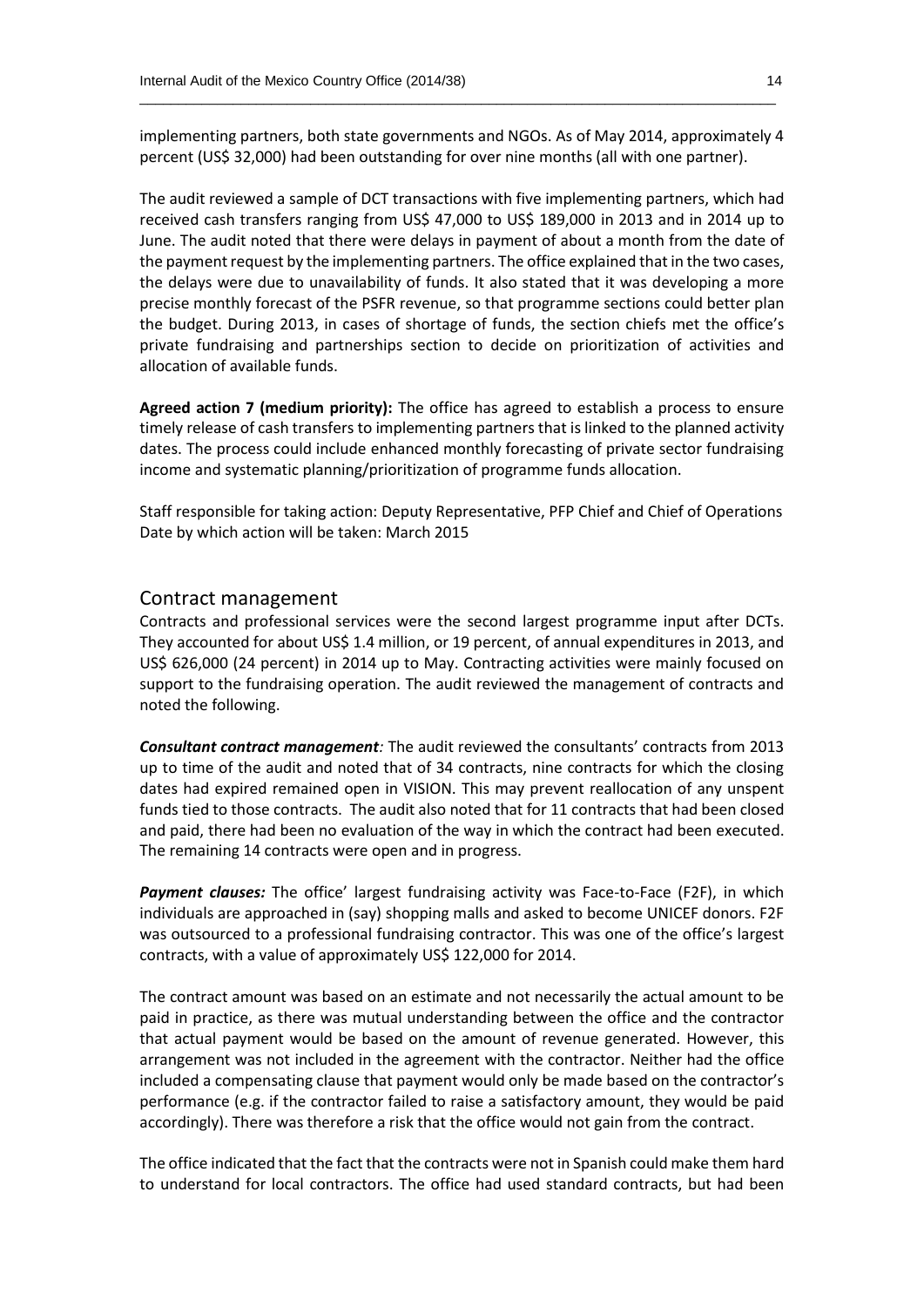wary of translating them in case of accidental changes to the legal meaning. It stated that it had asked Supply Division to assist in the translation of the contracts.

 $\_$  , and the set of the set of the set of the set of the set of the set of the set of the set of the set of the set of the set of the set of the set of the set of the set of the set of the set of the set of the set of th

**Agreed action 8 (medium priority):** The office has agreed to establish mechanisms to periodically monitor consultant contracts to ensure accurate recording of information, and timely closure to enable release of unused funds.

Staff responsible for taking action: Deputy Representative, Operations Manager, PFP Chief, and Communications Chief

Date by which action will be taken: December 2014

**Agreed action 9 (medium priority):** The office agrees to ensure, with the assistance of the Regional Office, that appropriate terms and clauses are included in contractual documents. It will also follow up with the Supply Division for the translation of contractual documents into Spanish where deemed relevant**.** 

Staff responsible for taking action: Fundraising Officer and Supply Assistant Date by which action will be taken: December 2014

#### Conclusion: Operations support

Based on the audit work performed, OIAI concluded at the end of the audit that, subject to implementation of the agreed actions described, the controls and processes over operations support, as defined above, were generally established and functioning during the period under audit.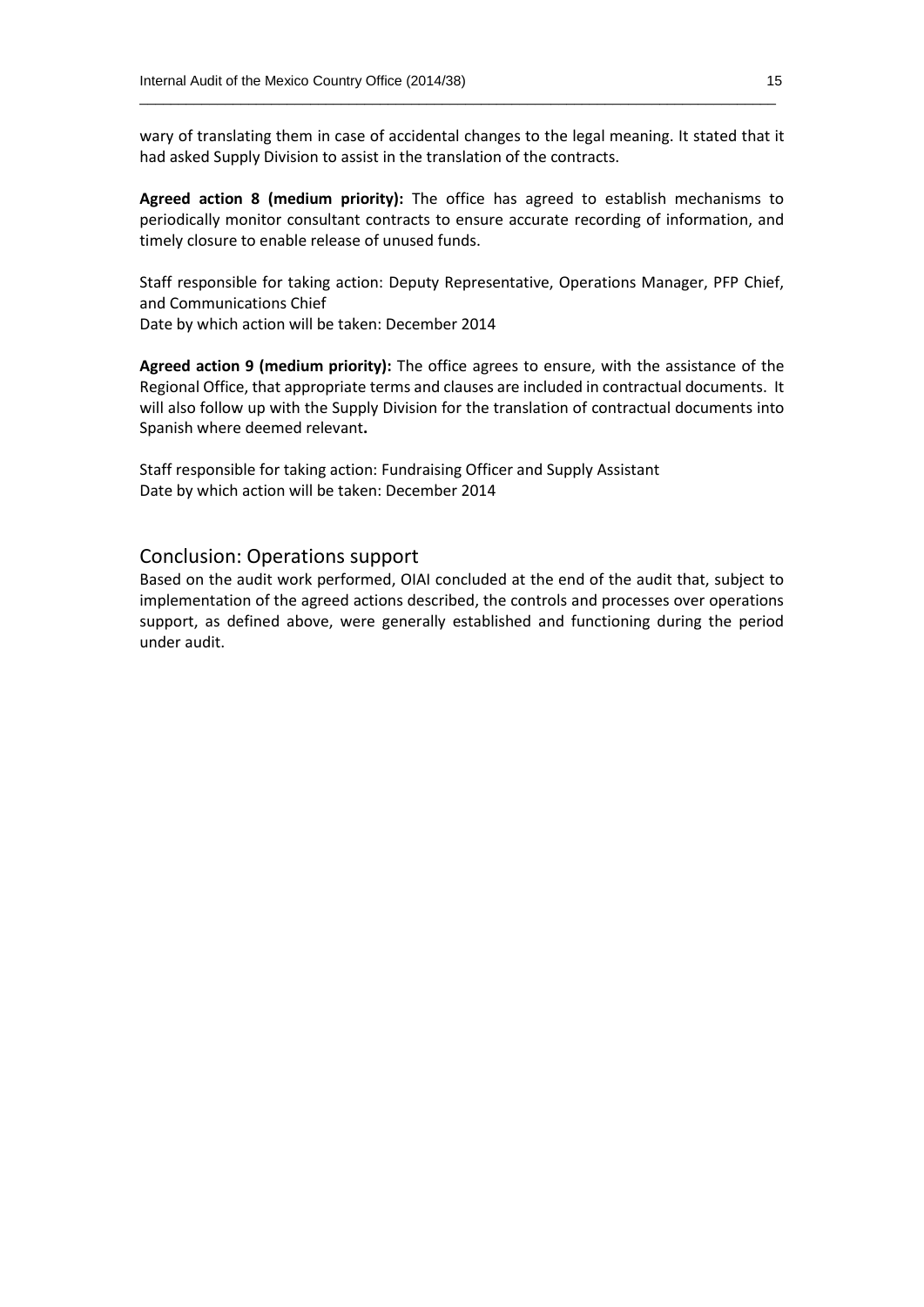## Annex A: Methodology, and definition of priorities and conclusions

 $\_$  , and the set of the set of the set of the set of the set of the set of the set of the set of the set of the set of the set of the set of the set of the set of the set of the set of the set of the set of the set of th

The audit team used a combination of methods, including interviews, document reviews, testing samples of transactions. It also visited UNICEF locations and supported programme activities. The audit compared actual controls, governance and risk management practices found in the office against UNICEF policies, procedures and contractual arrangements.

OIAI is firmly committed to working with auditees and helping them to strengthen their internal controls, governance and risk management practices in the way that is most practical for them. With support from the relevant regional office, the country office reviews and comments upon a draft report before the departure of the audit team. The Representative and their staff then work with the audit team on agreed action plans to address the observations. These plans are presented in the report together with the observations they address. OIAI follows up on these actions, and reports quarterly to management on the extent to which they have been implemented. When appropriate, OIAI may agree an action with, or address a recommendation to, an office other than the auditee's (for example, a regional office or HQ division).

The audit looks for areas where internal controls can be strengthened to reduce exposure to fraud or irregularities. It is not looking for fraud itself. This is consistent with normal practices. However, UNICEF's auditors will consider any suspected fraud or mismanagement reported before or during an audit, and will ensure that the relevant bodies are informed. This may include asking the Investigations section to take action if appropriate.

The audit was conducted in accordance with the International Standards for the Professional Practice of Internal Auditing of the Institute of Internal Auditors. OIAI also followed the reporting standards of International Organization of Supreme Audit Institutions.

## Priorities attached to agreed actions

- **High:** Action is considered imperative to ensure that the audited entity is not exposed to high risks. Failure to take action could result in major consequences and issues.
- **Medium:** Action is considered necessary to avoid exposure to significant risks. Failure to take action could result in significant consequences.
- **Low:** Action is considered desirable and should result in enhanced control or better value for money. Low-priority actions, if any, are agreed with the countryoffice management but are not included in the final report.

## Conclusions

The conclusions presented at the end of each audit area fall into four categories:

#### *[Unqualified (satisfactory) conclusion]*